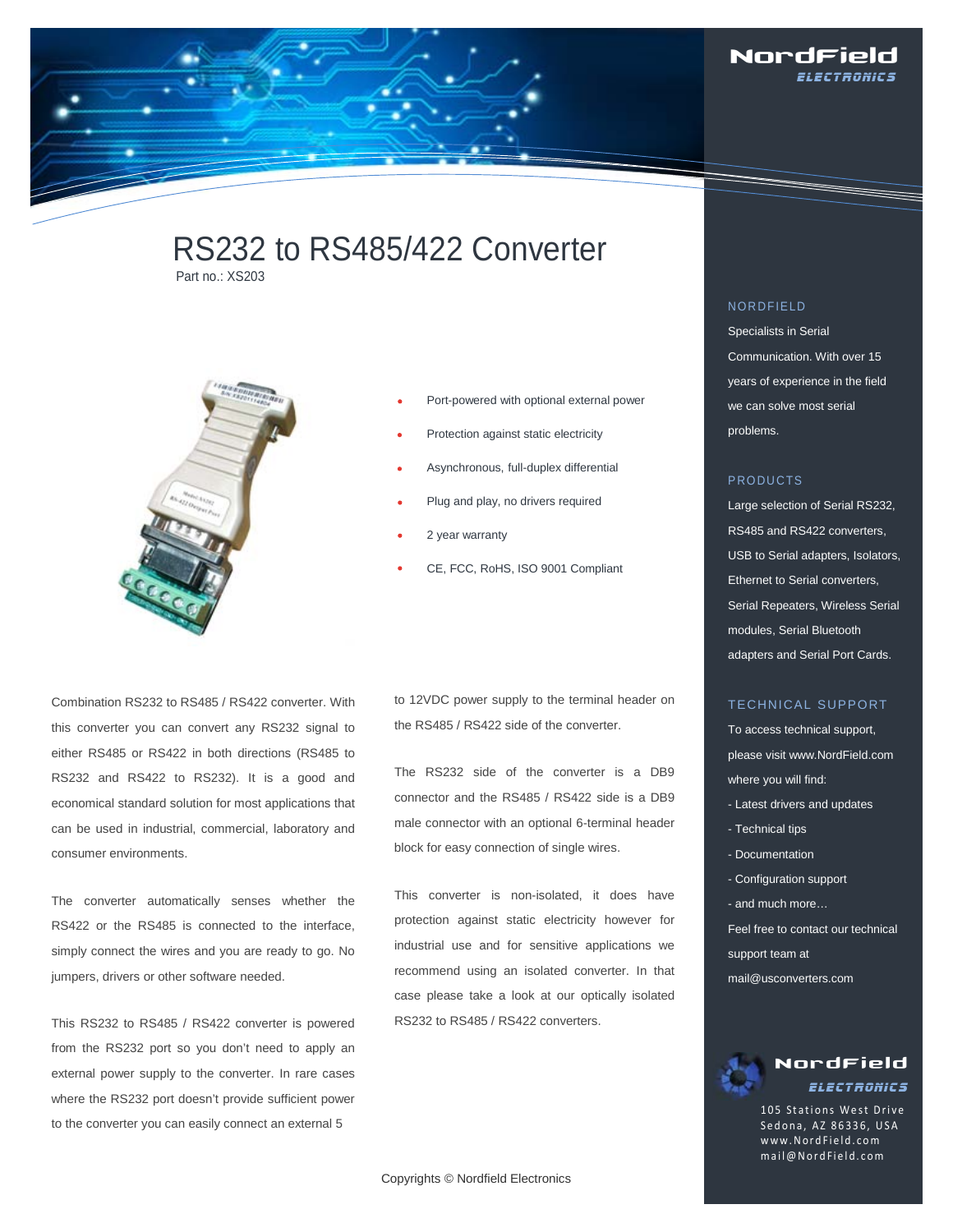





# **Specifications**

| <b>SPECIFICATIONS</b>    |                                                                                     |  |
|--------------------------|-------------------------------------------------------------------------------------|--|
| Model number             | XS203                                                                               |  |
| Baud rate                | 300 - 115200bps                                                                     |  |
| Power                    | Port-powered from RS232 (RTS, DTR, TXD).<br>Optional external power: 5 - 12VDC      |  |
| RS-232 interface         | DB9 female connector                                                                |  |
| RS422 / RS485 interface  | DB9 male and terminal board                                                         |  |
| Current consumption      | less than 10mA                                                                      |  |
| <b>ESD</b> protection    | 1500W / 600W/ms                                                                     |  |
| Handshake / flow control | Automatic Send Data Control                                                         |  |
| Working mode             | 4-wire RS422 asynchronous, full-duplex differential and half-duplex<br><b>RS485</b> |  |
| <b>Standards</b>         | EIA/TIA RS-232C / RS-422 / RS485                                                    |  |
| Transmission distance    | RS232: Typical: 15 FT (5m)<br>RS422: Typical: 4000 FT (1200m)                       |  |
| Operating humidity       | 5% To 95% - No Condensation                                                         |  |
| Operating Temp.          | -40°F to 180°F (-40°C to 85°C)                                                      |  |
| Dimensions               | 2.47" x 1.33" x 0.70" (62.8 mm x 33.8 mm x 17.8 mm)                                 |  |
| Warranty                 | 5-year Limited Warranty                                                             |  |
| <b>ECCN</b>              | 4A994.a                                                                             |  |
| Schedule B               | 8471.80.1000                                                                        |  |
| <b>HTS</b>               | 8517.18.0050                                                                        |  |

# NORDFIELD

Specialists in Serial Communication. With over 15 years of experience in the field we can solve most serial problems.

# PRODUCTS

Large selection of Serial RS232, RS485 and RS422 converters, USB to Serial adapters, Isolators, Ethernet to Serial converters, Serial Repeaters, Wireless Serial modules, Serial Bluetooth adapters and Serial Port Cards.

# TECHNICAL SUPPORT

To access technical support, please visit www.NordField.com where you will find:

- Latest drivers and updates
- Technical tips
- Documentation
- Configuration support
- and much more…
- Feel free to contact our technical
- support team at:
- mail@usconverters.com

# NordField **ELECTRONICS**

105 Stations West Drive Sedona, AZ 86336, USA www.NordField .com mail@NordField.com